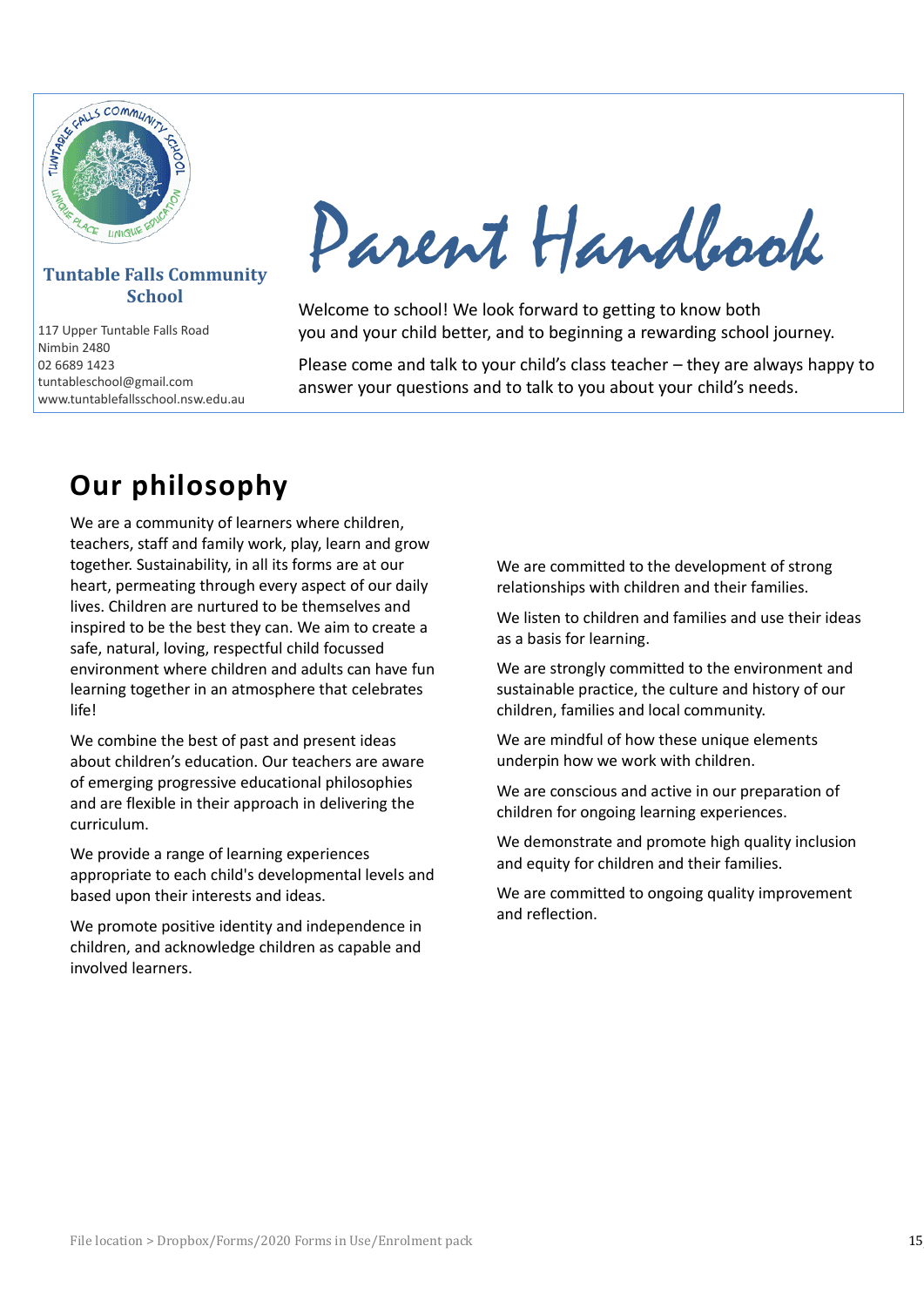

Tuntable Falls Community School offers an innovative and creative high-quality teaching program that is compliant with the NSW Board of Studies.

Our educators demonstrate a sensitive awareness to the very different ways in which children think, learn, and create.

Reflecting our philosophy, our programme is built around the children's interests and ideas and aims to challenge each child on a variety of levels.

We begin the school day at 9.05 after the school bus has arrived from the school bus exchange at Nimbin Central School. We encourage all families to ensure that their child arrives on time, as this is a key learning time in the day and also provides the class teacher with the opportunity to establish the tone of the day and sort out any issues that may interfere with individual and group learning. Morning break is at 11.00am-11.30am, then class activities until lunch from 1.00pm-1.45pm. The School day ends at 2.45pm with the arrival of the school bus.

The school offers weekly creative arts programs including circus ,music and drama provided by specialist teachers. We also have a Sustainability and Environmental Education program (SEE).

We are committed to promoting an environmental education that is deeply connected to our natural area.

We regularly go for walks around the Community to add variety to the day and to learn about our

surrounding environment and the Community. We spend time in our school garden to discuss, learn and contribute to vegetable growth.

## **Adjusting to school**

We work on forming a good attachment with each child and their family, which helps children, settle into their new environment.

Kindergarten is a stand alone class, one of a few in the area, and runs for four days per week, Monday to Thursday.

Children handle separation differently. We work with each family to manage this process individually. We will discuss the needs of your child upon enrolment.

## **What to bring**

• **Food** – for morning tea and lunch, or at other times if your child is hungry. We encourage people to only pack healthy nude food into their children's



- lunchboxes.
- **Water bottle** We encourage children to drink water throughout the day. The school also provides filtered water and cups for them to easily help themselves if water bottles are forgotten.
- **Shoes –** optional, however for safety purposes shoes are required when using the kitchen, for school excursions and at the teacher's discretion for the garden when using garden tools.

## **Healthy, tasty lunches**

At Tuntable Falls Community School, we offer freshly made lunches with a preference for local, vegetarian and organic ingredients. These are cooked by parents in the Tuntable Falls Community School kitchen, Tuesday, Wednesday and Thursday each School term week.

Your child's teacher will take orders at the beginning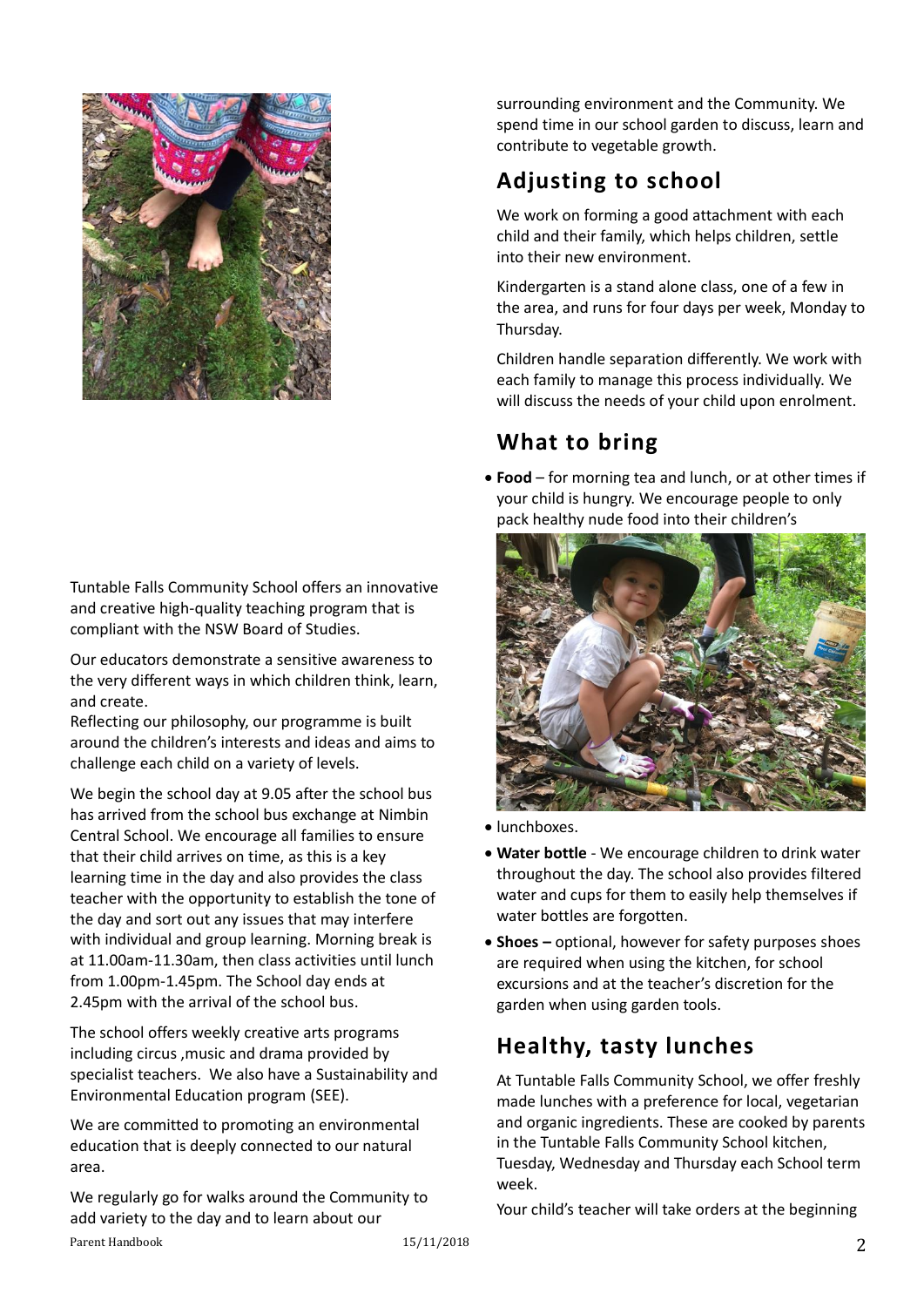of the day. School Lunches will be added to your child's fee statement.

We welcome new parent participation and hold an AGM to elect new members in March. Families are always welcome to attend our meetings on a casual basis.

If your child/children are showing signs of illness, please keep them home from school until they are not conteigious.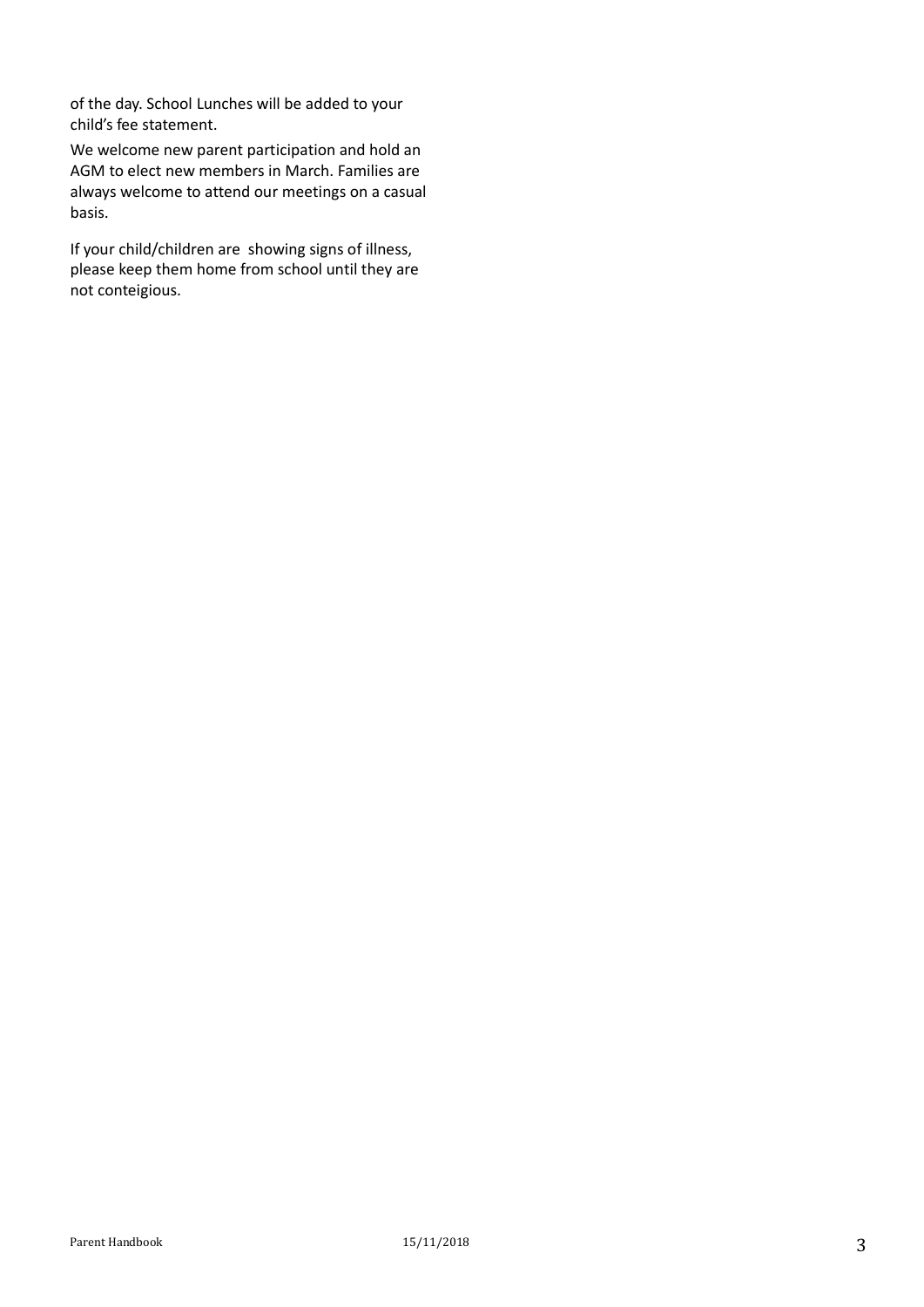## **Staff**

Our teaching staff is managed by Joe Landers our Coordinating Teacher who teaches the Upper Primary (Years 4 to 6); Ishta Wilson, Lower Primary (Years 1 to 3) class; Jessica McCaul (Kindergarten); while Ginger O'Brien is our Sustainability and Environment teacher (SEE) Lisa Boyd is our Specialist Teacher who supports students to develop Literacy and Numeracy skills… Teachers are regularly assisted in the classroom by Cath Smith, Amanda King and Heather Jessup. Leif Lyall teaches Creative Arts and Simon Adam is our Circus Trainer.

Our staff are well qualified in Primary education practices and the current curriculum and a record is kept of all staff training certificates and achievements. Roger Chester, bookkeeper and Fiona Campbell, administrator can be found working in the office throughout the week.

All staff have current Working with Children checks, and accredited certificates in Senior First Aid, Anaphylaxis and Emergency Asthma Management, Child Protection, and other related areas.

## **Communication with families**

It is vital that we work well with families, as it is through this that we can provide the best learning for your child.

We strive to make communication easy and effective, whether it is a casual chat at drop off time or a scheduled appointment for an in depth discussion.

Written communication takes place as notes sent home or in the parent communication book, notices at the sign in area and a fortnightly newsletter.

Please take the time to read the newsletter carefully as it provides important dates and reminders.

In addition to our scheduled parent/teacher meetings, we are available to meet whenever you would like through the year.

# **Governance**

As a community-based, not-for-profit school, we receive state and federal government funding and are registered to operate by the NSW Board of Studies (BOSTES). We are required by the Board of Studies to make various reporting requirements and have an annual audit. These reports are summarised in an annual report that is published annually on the

school website.

### **Management Committee**

We are managed by a Management Committee, made up of volunteer members, drawn from the parent body that is elected each year.

### **Policies**

We have an extensive range of policies that reflect our legal requirements and philosophical objectives. Located in the office, these are available at any time.

We have policies covering a range of topics including: Child Protection, Bullying, Discipline, Pastoral Care, Emergency evacuation, Excursions, Guiding children's behaviour, Medical conditions, Staff code of conduct, Sun protection, and water safety.

The committee annually reviews our policies, and all families are encouraged to comment and be part of the review process.

As part of our confidentiality policy, we keep individual records stored confidentially for the specified time period.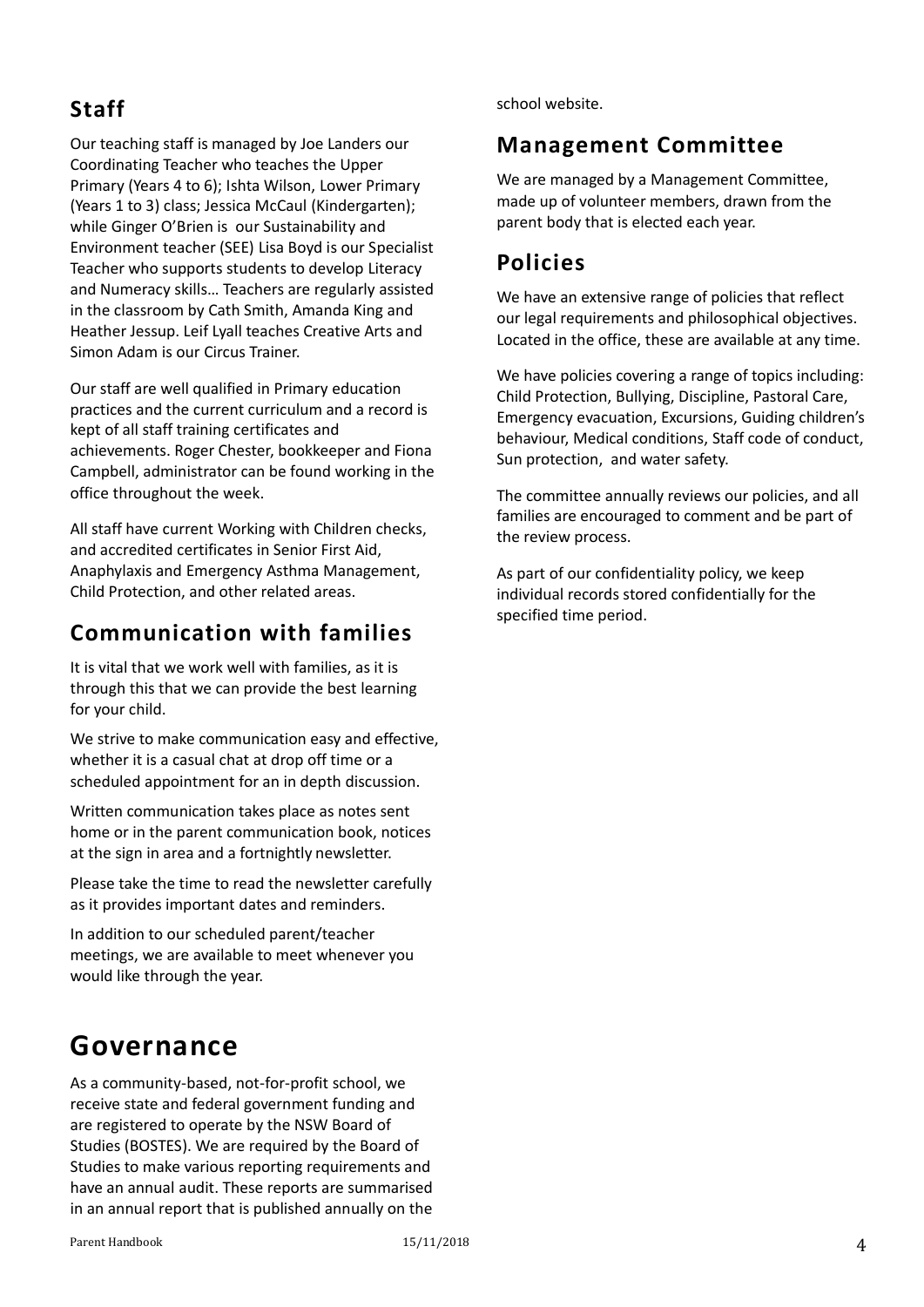# **Fees and payment**

We keep fees as low as our funding permits as we believe in keeping alternative education accessible our fees are among the lowest in the region.

| Attendance fees                                                                                                              |                                                                                                                                                                                                                                              |
|------------------------------------------------------------------------------------------------------------------------------|----------------------------------------------------------------------------------------------------------------------------------------------------------------------------------------------------------------------------------------------|
| \$33                                                                                                                         | Membership (per family)<br>As an incorporated association, we are<br>required to charge a membership fee. Each<br>family is required to pay this fee upon<br>enrolment. The family remains a member<br>while their child attends the school. |
|                                                                                                                              | <b>Annual Fees</b>                                                                                                                                                                                                                           |
| \$50                                                                                                                         | Books/child                                                                                                                                                                                                                                  |
| \$50                                                                                                                         | Classroom/child                                                                                                                                                                                                                              |
| \$50                                                                                                                         | Maintenance/family                                                                                                                                                                                                                           |
|                                                                                                                              | <b>Term Fees</b>                                                                                                                                                                                                                             |
| \$160                                                                                                                        | Tuition<br>(Reduced to \$80 for second child, free for third or<br>more children)                                                                                                                                                            |
| \$36                                                                                                                         | <b>Extra curricular Activities (Creative Arts</b><br>and Circus)<br>eg \$4.00/week for 9 weeks                                                                                                                                               |
| Other charges                                                                                                                |                                                                                                                                                                                                                                              |
|                                                                                                                              | Roster & workday contribution                                                                                                                                                                                                                |
|                                                                                                                              | Families of enrolled children are invited to<br>contribute to the care and maintenance of<br>the school via weekly roster days and one<br>workday per term.                                                                                  |
| \$50                                                                                                                         | Group workday                                                                                                                                                                                                                                |
| \$225                                                                                                                        | Roster days (\$25/day usually over a nine<br>week term)                                                                                                                                                                                      |
| Families who participate in pre-term workdays and<br>roster days can reduce fee costs by up to \$350 per<br>term per family. |                                                                                                                                                                                                                                              |
|                                                                                                                              | <b>Other Costs</b>                                                                                                                                                                                                                           |
| \$4 each                                                                                                                     | Optional school lunches<br>Generally offered three times per week.                                                                                                                                                                           |
| Variable                                                                                                                     | Optional camps and excursions throughout<br>the year:<br>Costs are kept as low as possible. Information about<br>these, including cost is sent out to families ahead of                                                                      |

time.

### **How to pay**

We prefer payment by direct deposit or direct debit at the beginning of every term. When making this kind of payment please include your child's name in the details. Fees can be paid weekly, fortnightly, monthly or quarterly, and must be complete by the end of term.

Account: 22201729 BSB: 728 728 Name: Tuntable Falls Community School

The school is dependent on attendance fees in order to pay our running costs. Therefore, non-payment of fees means your child will be unable to attend school and will lose their enrolled place.

If paying becomes difficult, please speak to the treasurer or a committee member to agree on a reasonable payment schedule.

Families will receive four written notices in the case of unpaid fees as follows:

- 1. Fee statement sent at start of term including total amount owed and the term length in weeks (9-11).
- 2. Letter sent if payment is more than two weeks in arrears, stating the amount owed and requesting a meeting with the treasurer to make arrangements for fee payment.
- 3. Letter sent two weeks after previous letter asking for payment and a meeting with the treasurer or the child's place will be lost. This letter will contain a precise and finite deadline for responding.
- 4. Letter sent after deadline if no response stating that the child may no longer attend the school and that the debt will be referred to an agency.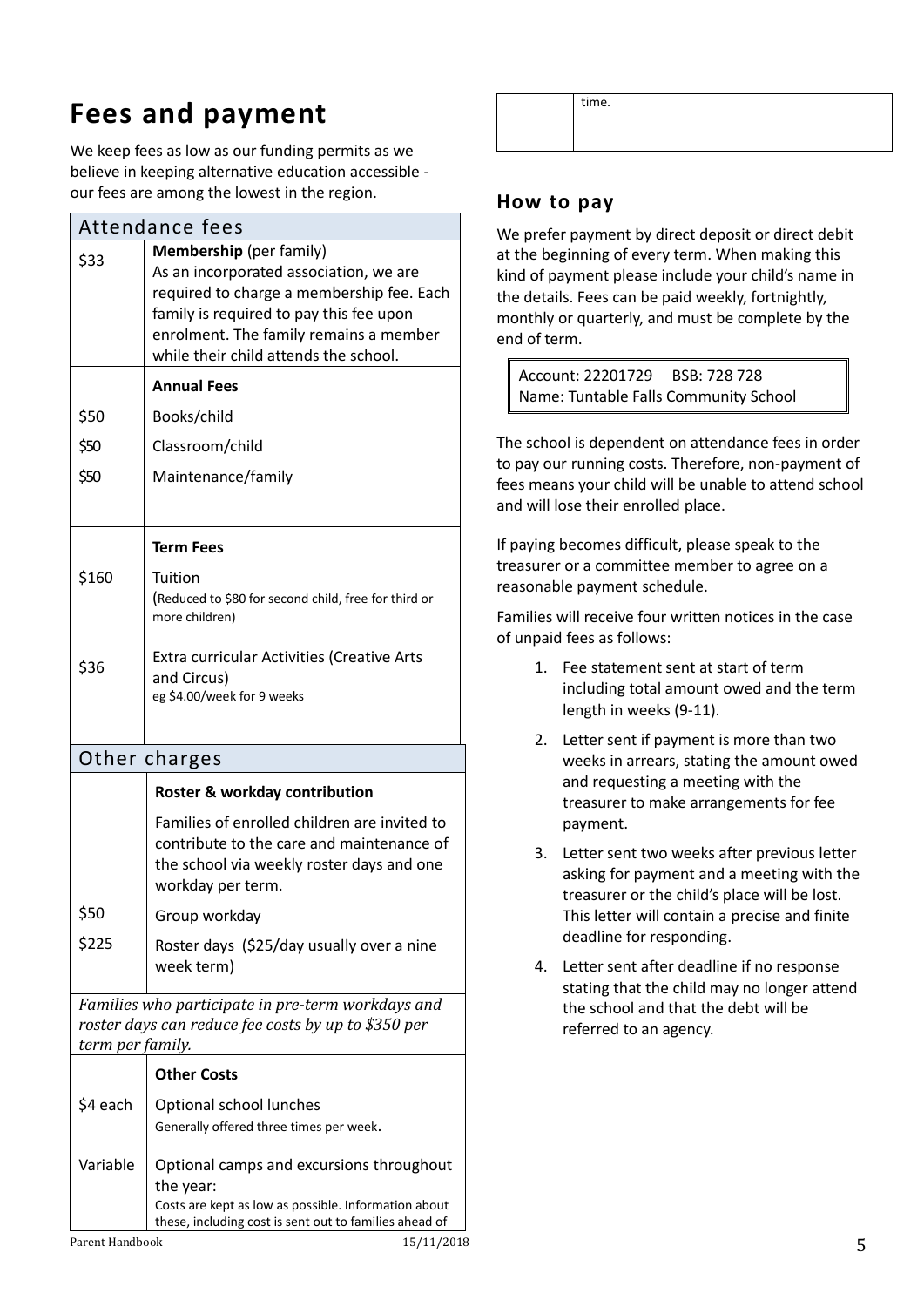# **Roster Days**

As a community and parent run school, your contribution improves our ability to function, and the day-to-day running of the school, as well as giving you a unique opportunity to be involved in your child's education.

Whilst the school has the funding to cover the basicswages, materials, maintenance, parent contributions manage the school, provide lunches, and perform many small tasks on request that add to the quality of resources and services offered to students at the school. We rely on parents fulfilling their roster day contributions to complete these jobs. But it is not just hard work – roster days can be enjoyable too!

Families are requested to complete one roster day per week and attend the school workday at the beginning of every term. .

If you cannot, or do not wish to do rosters days, then a contribution fee of \$25 per missed roster day, or \$50 per workday will be added to your school fees.

#### **Work at time that suits you**

If it suits you better, there are many jobs that can be done outside of school hours. Arrange with Janelle, Fiona or a committee member to do work such as brush cutting, weeding and shopping, at a time that fits your schedule.

#### **Lend your expertise**

If you have a speciality that may benefit the school, let us know. For example, if you are handy with electrical devices, computers, carpentry etc, you could fulfil your roster requirement by doing something along those lines.

Write your name and hours in the roster book, located in the sign in area in the office, whenever you do some work to ensure you are properly credited.

# **Complaints and feedback**

We welcome your feedback as it helps us to improve the service we offer.

We have tried to make it easy for you to tell us what you like or don't like:

- Speak to staff or a committee member directly. Contact information for the committee is available from the office.
- Write a comment and place in the suggestion box located above the notice board.
- Fill in one of the surveys we regularly provide through the newsletter.
- At a parent/ director meeting during second term, or by arrangement at any time.
- Via a formal feedback/complaints form available from the office.

#### **Our formal complaints procedure**

Families have a right to make a formal complaint about our service and no person will be disadvantaged in any way as a result of that complaint.

The formal complaints procedure guarantees that we will take seriously any negative feedback and will respond to parents with due consideration for accountability and quality improvement.

Our aim is to hear, understand, respect and respond to families who have a grievance.

If you are uneasy or anxious about any aspect of our service, we ask that you first talk over your concerns with the class teacher or a committee member. Together we may be able to resolve matters to everyone's satisfaction.

If you are still not satisfied, or if the problem recurs, complete a Complaints and Feedback form to initiate the formal complaints procedure. Both the form and our Complaints and Feedback policy are available in the office, or by request from any staff or committee member.

Your complaint will be dealt with in the strictest confidentiality and only those who genuinely need to be notified in order to deal with it will know of your complaint.